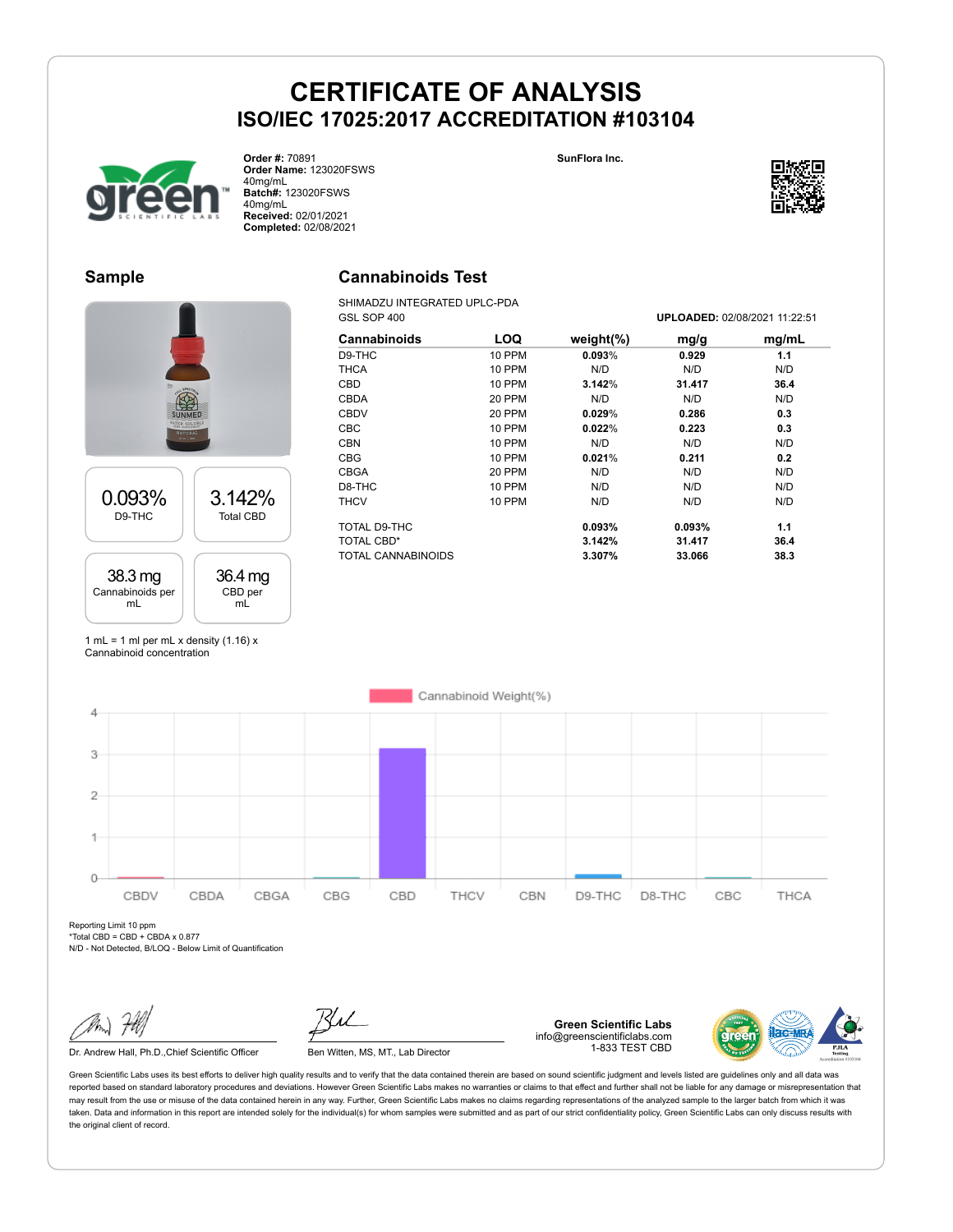

**Order #:** 70891 **Order Name:** 123020FSWS 40mg/mL **Batch#:** 123020FSWS 40mg/mL **Received:** 02/01/2021 **Completed:** 02/08/2021

### **TERPENES: TOTAL (0.124%)**

Headspace GCMS - Shimadzu GCMS QP2020 with HS20

| <b>Terpene</b>      | Results (%) | LOQ (%) | LOD(%)  |
|---------------------|-------------|---------|---------|
| 3-CARENE            | B/LOQ       | 0.0067% | 0.0063% |
| ALPHA-BISABOLOL     | 0.021%      | 0.0067% | 0.0063% |
| AI PHA-PINENE       | B/LOQ       | 0.0067% | 0.0063% |
| BETA-MYRCENE        | 0.012%      | 0.0067% | 0.0063% |
| CARYOPHYLLENE       | 0.020%      | 0.0067% | 0.0063% |
| CARYOPHYLLENE OXIDE | 0.041%      | 0.0067% | 0.0063% |
| <b>GUAIOL</b>       | 0.009%      | 0.0067% | 0.0063% |
| <b>HUMULENE</b>     | 0.007%      | 0.0067% | 0.0063% |
| <b>LIMONENE</b>     | B/LOQ       | 0.0067% | 0.0063% |
| <b>TERPINOLENE</b>  | B/LOQ       | 0.0067% | 0.0063% |

**SunFlora Inc.**



GSL SOP 404 **Prepared:** 02/01/2021 21:55:03 **Uploaded:** 02/02/2021 16:14:21

### **Terpenes Breakdown**



#### **Top Terpenes Results:**



#### **Tested for but not present:**

CAMPHENE, BETA-PINENE, ALPHA-TERPINENE, TRANS-BETA-OCIMENE, P-CYMENE, CIS-BETA-OCIMENE, EUCALYPTOL, GAMMA.-TERPINENE, LINALOOL, ISOPULEGOL, GERANIOL, CIS-NEROLIDOL, TRANS-NEROLIDOL

Dr. Andrew Hall, Ph.D.,Chief Scientific Officer Ben Witten, MS, MT., Lab Director

**Green Scientific Labs** info@greenscientificlabs.com 1-833 TEST CBD

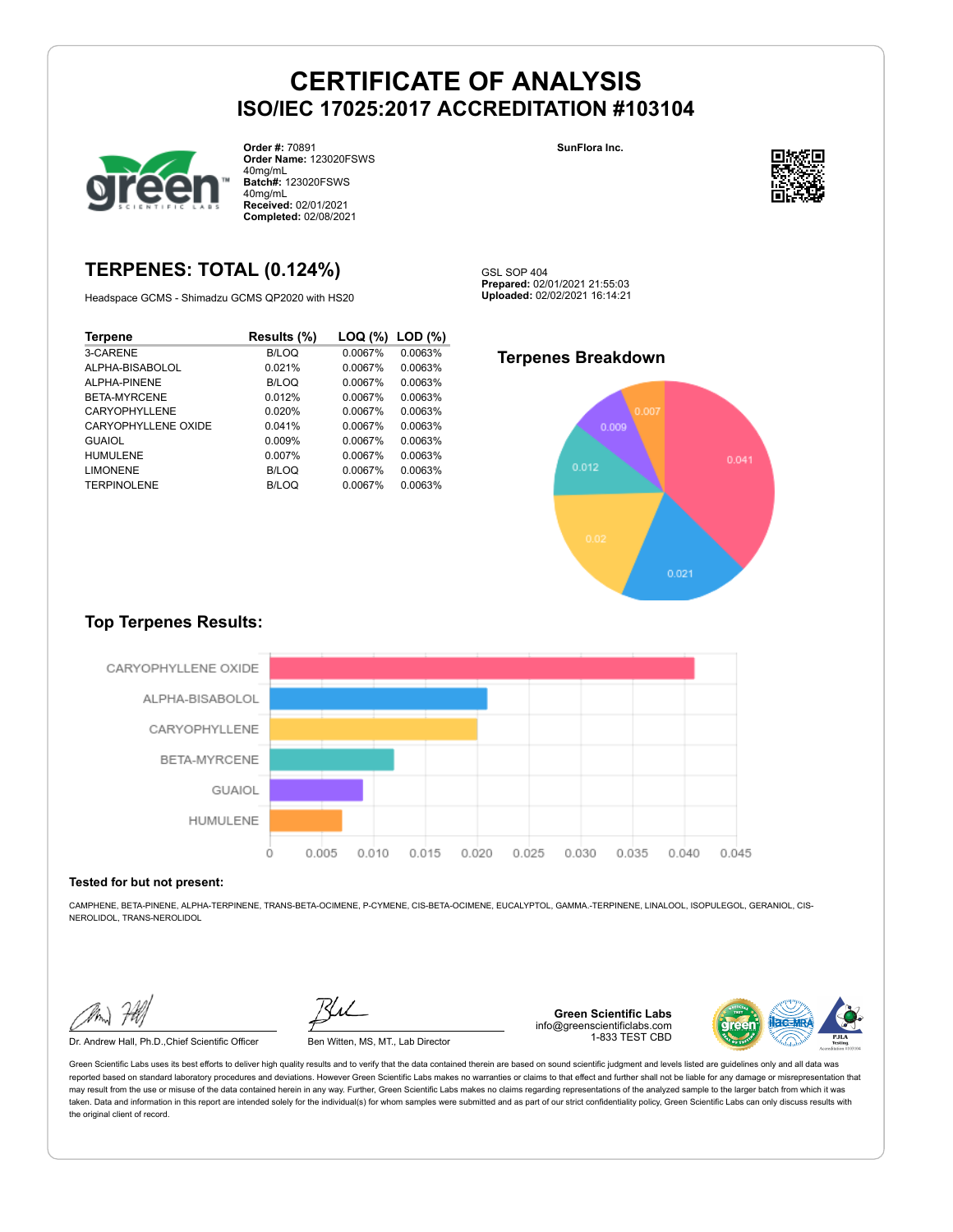

**Order #:** 70891 **Order Name:** 123020FSWS 40mg/mL **Batch#:** 123020FSWS 40mg/mL **Received:** 02/01/2021 **Completed:** 02/08/2021

**SunFlora Inc.**



**LOQ**

**LOD**

### **PESTICIDE ANALYSIS:**

GSL SOP 401 **PREPARED:** 02/01/2021 20:55:40 **UPLOADED:** 02/03/2021 12:30:16

GCMS-MS - Shimadzu GCMS-TQ8040

| Pesticide           | <b>Action Level</b><br>(ppm) | <b>Results</b><br>(ppm) | LOQ<br>(ppm) | LOD<br>(ppm) |
|---------------------|------------------------------|-------------------------|--------------|--------------|
| CAPTAN              | 3.000                        | N/D                     | 0.003        | 0.001        |
| CHLORDANE           | 0.100                        | N/D                     | 0.003        | 0.001        |
| <b>CHLORFENAPYR</b> | 0.100                        | N/D                     | 0.003        | 0.001        |
| <b>COUMAPHOS</b>    | 0.100                        | N/D                     | 0.003        | 0.001        |

|                         | <b>Action Level Results LOQ LOD</b> |                   |       |       |
|-------------------------|-------------------------------------|-------------------|-------|-------|
| <b>Pesticide</b>        | (ppm)                               | (ppm) (ppm) (ppm) |       |       |
| <b>CYFLUTHRIN</b>       | 1.000                               | N/D               | 0.003 | 0.001 |
| <b>CYPERMETHRIN</b>     | 1.000                               | N/D               | 0.003 | 0.001 |
| PENTACHLORONITROBENZENE | 0.200                               | N/D               | 0.003 | 0.001 |

LCMS-MS - Shimadzu LCMS-8060

| <b>Pesticide</b>           | <b>Action Level</b> | <b>Results</b> | LOQ   | <b>LOD</b> |
|----------------------------|---------------------|----------------|-------|------------|
|                            | (ppm)               | (ppm)          | (ppm) | (ppm)      |
| <b>ABAMECTIN B1A</b>       | 0.300               | N/D            | 0.005 | 0.001      |
| <b>ACEPHATE</b>            | 3.000               | N/D            | 0.001 | 0.001      |
| <b>ACEQUINOCYL</b>         | 2.000               | N/D            | 0.001 | 0.001      |
| <b>ACETAMIPRID</b>         | 3.000               | N/D            | 0.005 | 0.001      |
| <b>ALDICARB</b>            | 0.100               | N/D            | 0.005 | 0.001      |
| <b>AZOXYSTROBIN</b>        | 3.000               | N/D            | 0.001 | 0.001      |
| <b>BIFENAZATE</b>          | 3.000               | N/D            | 0.005 | 0.001      |
| <b>BIFENTHRIN</b>          | 0.500               | N/D            | 0.005 | 0.001      |
| <b>BOSCALID</b>            | 3.000               | N/D            | 0.005 | 0.001      |
| CARBARYL                   | 0.500               | N/D            | 0.003 | 0.001      |
| CARBOFURAN                 | 0.100               | N/D            | 0.001 | 0.001      |
| <b>CHLORANTRANILIPROLE</b> | 3.000               | N/D            | 0.005 | 0.005      |
| CHLORMEQUAT                | 3.000               | N/D            | 0.025 | 0.025      |
| <b>CHLORIDE</b>            |                     |                |       |            |
| <b>CHLORPYRIFOS</b>        | 0.100               | N/D            | 0.001 | 0.001      |
| <b>CLOFENTEZINE</b>        | 0.500               | N/D            | 0.001 | 0.001      |
| <b>DAMINOZIDE</b>          | 0.100               | N/D            | 0.005 | 0.001      |
| <b>DIAZINON</b>            | 0.200               | N/D            | 0.001 | 0.001      |
| <b>DICHLORVOS</b>          | 0.100               | N/D            | 0.005 | 0.001      |
| <b>DIMETHOATE</b>          | 0.100               | N/D            | 0.001 | 0.001      |
| <b>DIMETHOMORPH</b>        | 3.000               | N/D            | 0.005 | 0.001      |
| <b>ETHOPROPHOS</b>         | 0.100               | N/D            | 0.001 | 0.001      |
| <b>ETOFENPROX</b>          | 0.100               | N/D            | 0.001 | 0.001      |
| <b>ETOXAZOLE</b>           | 1.500               | N/D            | 0.010 | 0.005      |
| <b>FENHEXAMID</b>          | 3.000               | N/D            | 0.005 | 0.001      |
| <b>FENOXYCARB</b>          | 0.100               | N/D            | 0.005 | 0.001      |
| <b>FENPYROXIMATE</b>       | 2.000               | N/D            | 0.001 | 0.001      |
| <b>FIPRONIL</b>            | 0.100               | N/D            | 0.003 | 0.001      |
| <b>FLONICAMID</b>          | 2.000               | N/D            | 0.025 | 0.010      |
| <b>FLUDIOXONIL</b>         | 3.000               | N/D            | 0.003 | 0.001      |
| <b>HEXYTHIAZOX</b>         | 2.000               | N/D            | 0.005 | 0.001      |
|                            |                     |                |       |            |

| <b>Pesticide</b>       | <b>Action Level</b> | <b>Results</b> | LOQ   | <b>LOD</b> |
|------------------------|---------------------|----------------|-------|------------|
|                        | (ppm)               | (ppm)          | (ppm) | (ppm)      |
| <b>IMAZALIL</b>        | 0.100               | N/D            | 0.005 | 0.001      |
| <b>IMIDACLOPRID</b>    | 3.000               | N/D            | 0.005 | 0.001      |
| <b>KRESOXIM-METHYL</b> | 1.000               | N/D            | 0.010 | 0.005      |
| <b>MALATHION</b>       | 2.000               | N/D            | 0.005 | 0.001      |
| METALAXYL              | 3.000               | N/D            | 0.001 | 0.001      |
| <b>METHIOCARB</b>      | 0.100               | N/D            | 0.005 | 0.001      |
| <b>METHOMYL</b>        | 0.100               | N/D            | 0.001 | 0.001      |
| <b>MEVINPHOS</b>       | 0.100               | N/D            | 0.001 | 0.001      |
| <b>MYCLOBUTANIL</b>    | 3.000               | N/D            | 0.005 | 0.001      |
| <b>NALED</b>           | 0.500               | N/D            | 0.005 | 0.001      |
| OXAMYL                 | 0.500               | N/D            | 0.001 | 0.001      |
| PACLOBUTRAZOL          | 0.100               | N/D            | 0.005 | 0.001      |
| <b>PERMETHRINS</b>     | 1.000               | N/D            | 0.005 | 0.001      |
| PHOSMET                | 0.200               | N/D            | 0.005 | 0.001      |
| PIPERONYL              | 3.000               | N/D            | 0.001 | 0.001      |
| <b>BUTOXIDE</b>        |                     |                |       |            |
| <b>PRALLETHRIN</b>     | 0.400               | N/D            | 0.005 | 0.005      |
| <b>PROPICONAZOLE</b>   | 1.000               | N/D            | 0.010 | 0.005      |
| <b>PROPOXUR</b>        | 0.100               | N/D            | 0.001 | 0.001      |
| <b>PYRETHRINS</b>      | 1.000               | N/D            | 0.005 | 0.005      |
| (PYRETHRIN I)          |                     |                |       |            |
| <b>PYRIDABEN</b>       | 3.000               | N/D            | 0.005 | 0.001      |
| <b>SPINETORAM</b>      | 3.000               | N/D            | 0.001 | 0.001      |
| SPINOSAD               | 3.000               | N/D            | 0.001 | 0.001      |
| <b>SPIROMESIFEN</b>    | 3.000               | N/D            | 0.005 | 0.001      |
| <b>SPIROTETRAMAT</b>   | 3.000               | N/D            | 0.001 | 0.001      |
| SPIROXAMINE            | 0.100               | N/D            | 0.001 | 0.001      |
| <b>TEBUCONAZOLE</b>    | 1.000               | N/D            | 0.005 | 0.001      |
| <b>THIACLOPRID</b>     | 0.100               | N/D            | 0.001 | 0.001      |
| <b>THIAMETHOXAM</b>    | 1.000               | N/D            | 0.001 | 0.001      |
| <b>TRIFLOXYSTROBIN</b> | 3.000               | N/D            | 0.001 | 0.001      |

N/D = Not Detected, A/LOQ = Above LOQ Level, B/LOQ = Below LOQ Level, B/LOD = Below LOD Level



Dr. Andrew Hall, Ph.D., Chief Scientific Officer Ben Witten, MS, MT., Lab Director

**Green Scientific Labs** info@greenscientificlabs.com 1-833 TEST CBD

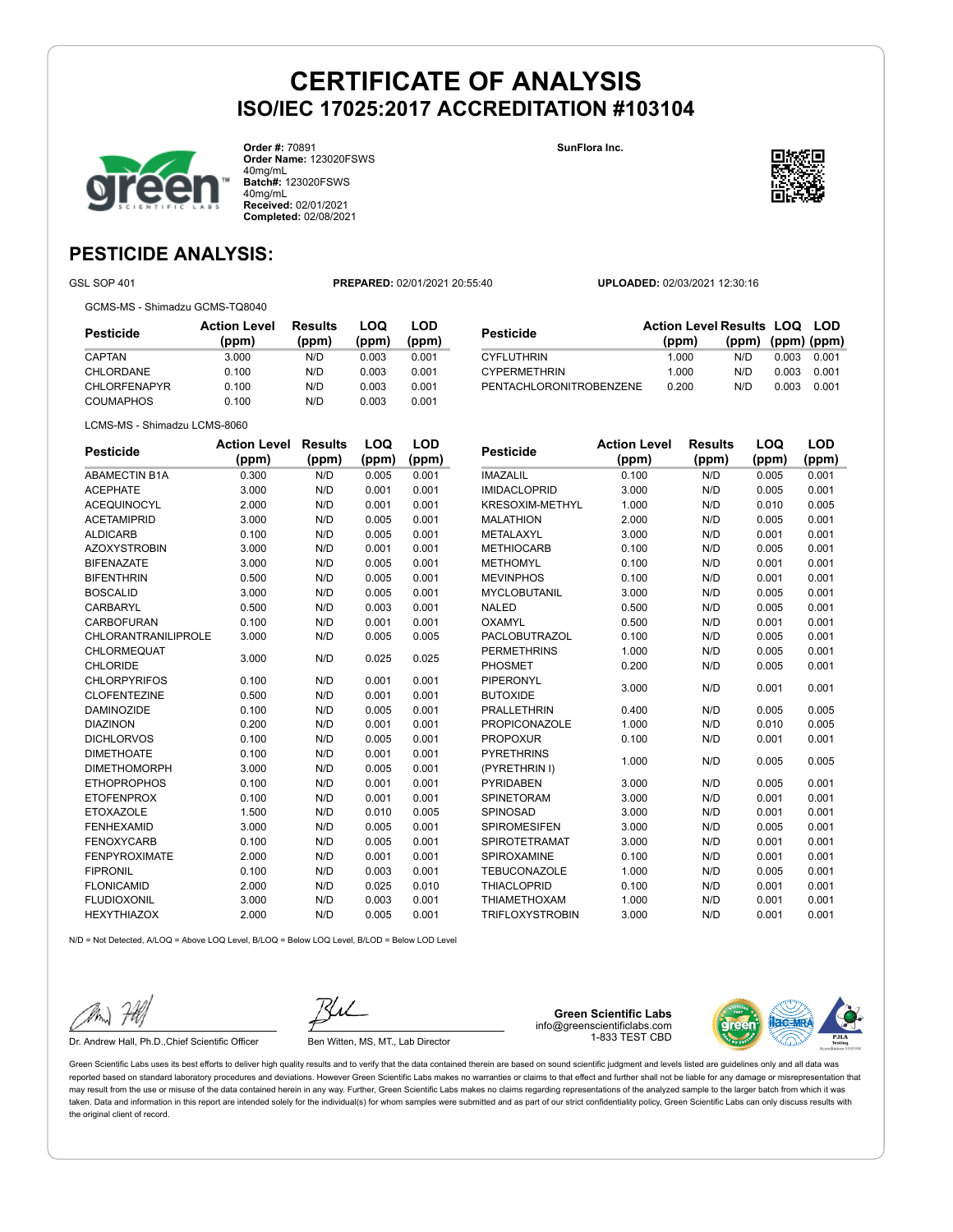

**Order #:** 70891 **Order Name:** 123020FSWS 40mg/mL **Batch#:** 123020FSWS 40mg/mL **Received:** 02/01/2021 **Completed:** 02/08/2021

**SunFlora Inc.**



### **RESIDUAL SOLVENTS:**

Headspace GCMS - Shimadzu GCMS QP2020 with HS20

GSL SOP 405 **Prepared:** 02/01/2021 18:29:23 **Uploaded:** 02/02/2021 22:33:43

| <b>Residual Solvent</b>  | <b>Action Level (ppm)</b> | Results (ppm) | LOQ (ppm) | LOD (ppm)   |
|--------------------------|---------------------------|---------------|-----------|-------------|
| 1,1-DICHLOROETHENE       | 8                         | N/D           | 0.63      | 0.63        |
| 1,2- DICHLOROETHANE      | $\overline{2}$            | N/D           | 0.12      | 0.02        |
| <b>ACETONE</b>           | 5,000                     | N/D           | 140       | 20          |
| <b>ACETONITRILE</b>      | 410                       | N/D           | 25        | 1           |
| <b>BENZENE</b>           |                           | N/D           |           | 0.5         |
| <b>BUTANE</b>            | 5,000                     | N/D           | 50        | 10          |
| <b>CHLOROFORM</b>        |                           | N/D           |           | 0.5         |
| CIS 1,2-DICHLOROETHENE   | 5                         | N/D           | 0.73      | 0.18        |
| <b>ETHANOL</b>           | 5,000                     | N/D           | 140       | 20          |
| ETHYL ACETATE            | 5,000                     | N/D           | 140       | 20          |
| <b>ETHYL ETHER</b>       | 5,000                     | N/D           | 140       | 20          |
| ETHYLENE OXIDE           |                           | N/D           | $\Omega$  | $\mathbf 0$ |
| <b>ISOPROPYL ALCOHOL</b> | 5,000                     | N/D           | 140       | 20          |
| <b>METHANOL</b>          | 3,000                     | N/D           | 100       | 20          |
| METHYLENE CHLORIDE       | 125                       | N/D           | 0.15      | 0.15        |
| N-HEPTANE                | 5,000                     | N/D           | 140       | 20          |
| N-HEXANE                 | 290                       | N/D           | 18        | 10          |
| <b>PENTANE</b>           | 5,000                     | N/D           | 140       | 20          |
| <b>PROPANE</b>           | 5,000                     | N/D           | 20        |             |
| <b>TOLUENE</b>           | 890                       | N/D           | 53        |             |
| TRANS 1,2-DICHLOROETHENE | 5                         | N/D           | 0.73      | 0.18        |
| <b>TRICHLOROETHENE</b>   |                           | N/D           |           | 0.5         |
| <b>XYLENES</b>           | 150                       | N/D           | 130       | 20          |

Dr. Andrew Hall, Ph.D., Chief Scientific Officer Ben Witten, MS, MT., Lab Director

**Green Scientific Labs** info@greenscientificlabs.com 1-833 TEST CBD

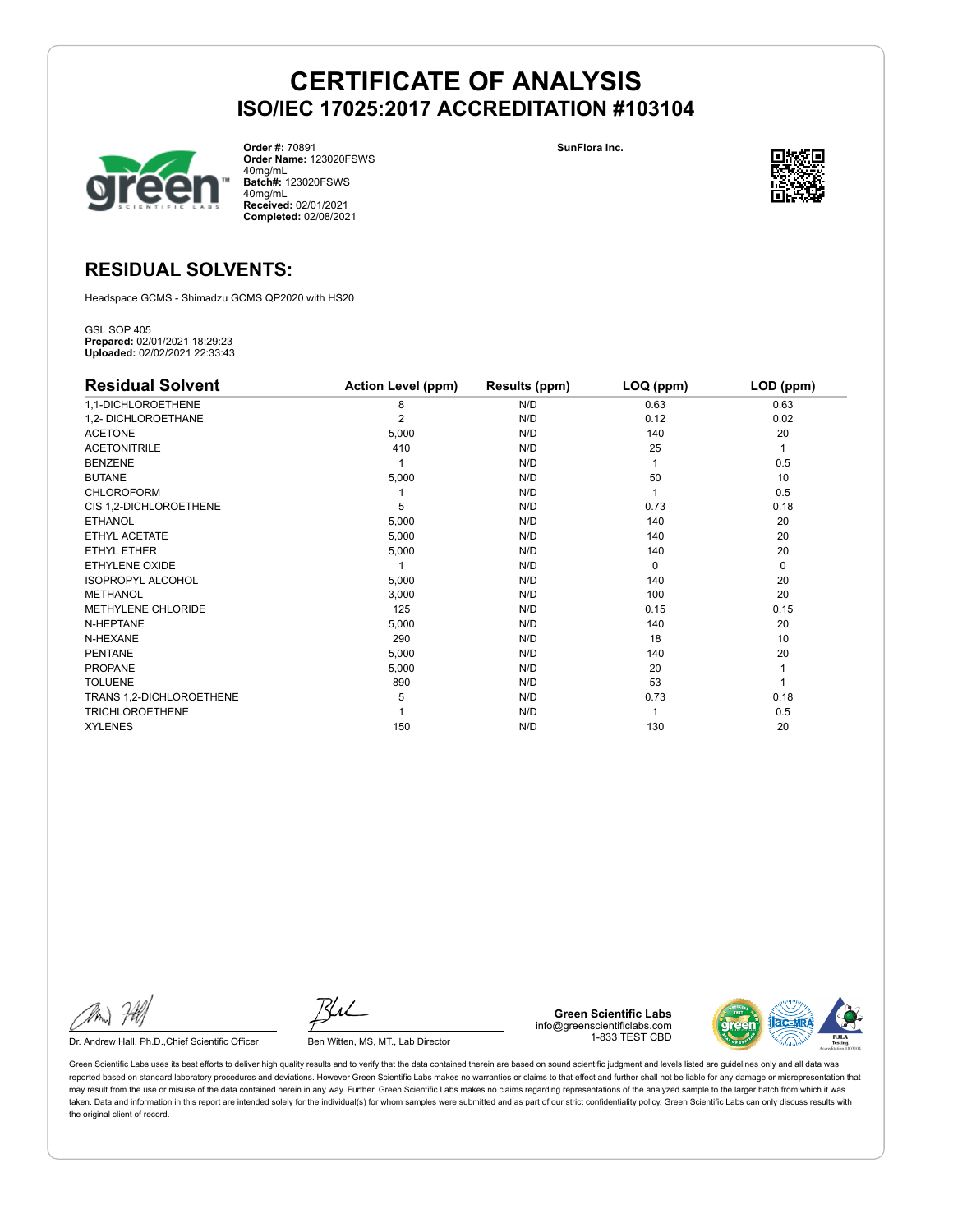

**Order #:** 70891 **Order Name:** 123020FSWS 40mg/mL **Batch#:** 123020FSWS 40mg/mL **Received:** 02/01/2021 **Completed:** 02/08/2021

**SunFlora Inc.**

**Microbial Analysis** GSL SOP 406 **Uploaded:** 02/03/2021 15:17:23



#### **Microbial Analysis:**

fa PCR - Agilent AriaMX

### **MICROBIAL ANALYSIS:**

PCR - Agilent AriaMX

| <b>Test</b>          | <b>SOP</b> | <b>Test Method</b> | Device Used       | <b>LOD</b>                   | <b>Allowable</b><br>Criteria  | <b>Actual Result Pass/Fail</b> |             |
|----------------------|------------|--------------------|-------------------|------------------------------|-------------------------------|--------------------------------|-------------|
| TOTAL YEAST AND MOLD | 406.01     | USP 61/62+         | <b>ARIAMX PCR</b> | CFU/G BY<br>SAMPLE<br>TYPE** | 1.000 CFU/G                   | NOT DETECTED                   | <b>PASS</b> |
| STEC E. COLI*        | 406.01     | USP 61/62+         | <b>ARIAMX PCR</b> | 1 CFU/G**                    | DETECT/NOT<br><b>DETECTED</b> | NOT DETECTED                   | <b>PASS</b> |
| PATHOGENIC E. COLI   | 406.01     | USP 61/62+         | <b>ARIAMX PCR</b> | 1 CFU/G**                    | DETECT/NOT<br><b>DETECTED</b> | NOT DETECTED                   | <b>PASS</b> |
| SALMONELLA*          | 406.01     | USP 61/62+         | <b>ARIAMX PCR</b> | 1 CFU/G**                    | DETECT/NOT<br><b>DETECTED</b> | NOT DETECTED                   | <b>PASS</b> |

† USP 61 (enumeration of bacteria TAC, TYM, and ENT/Coliform), USP 62 (identifying specific species E.coli Aspergillus etc) \* STEC and Salmonella run as Multiplex

\*\* CFU/g Calculation based on MIP/Extract matrix \*\*\* Flavus = 2 Copies of DNA / Fumigatis = 2 Copies of DNA Niger = 20 Copies of DNA / Terrus = 10 copies of DNA

Dr. Andrew Hall, Ph.D., Chief Scientific Officer Ben Witten, MS, MT., Lab Director

**Green Scientific Labs** info@greenscientificlabs.com 1-833 TEST CBD